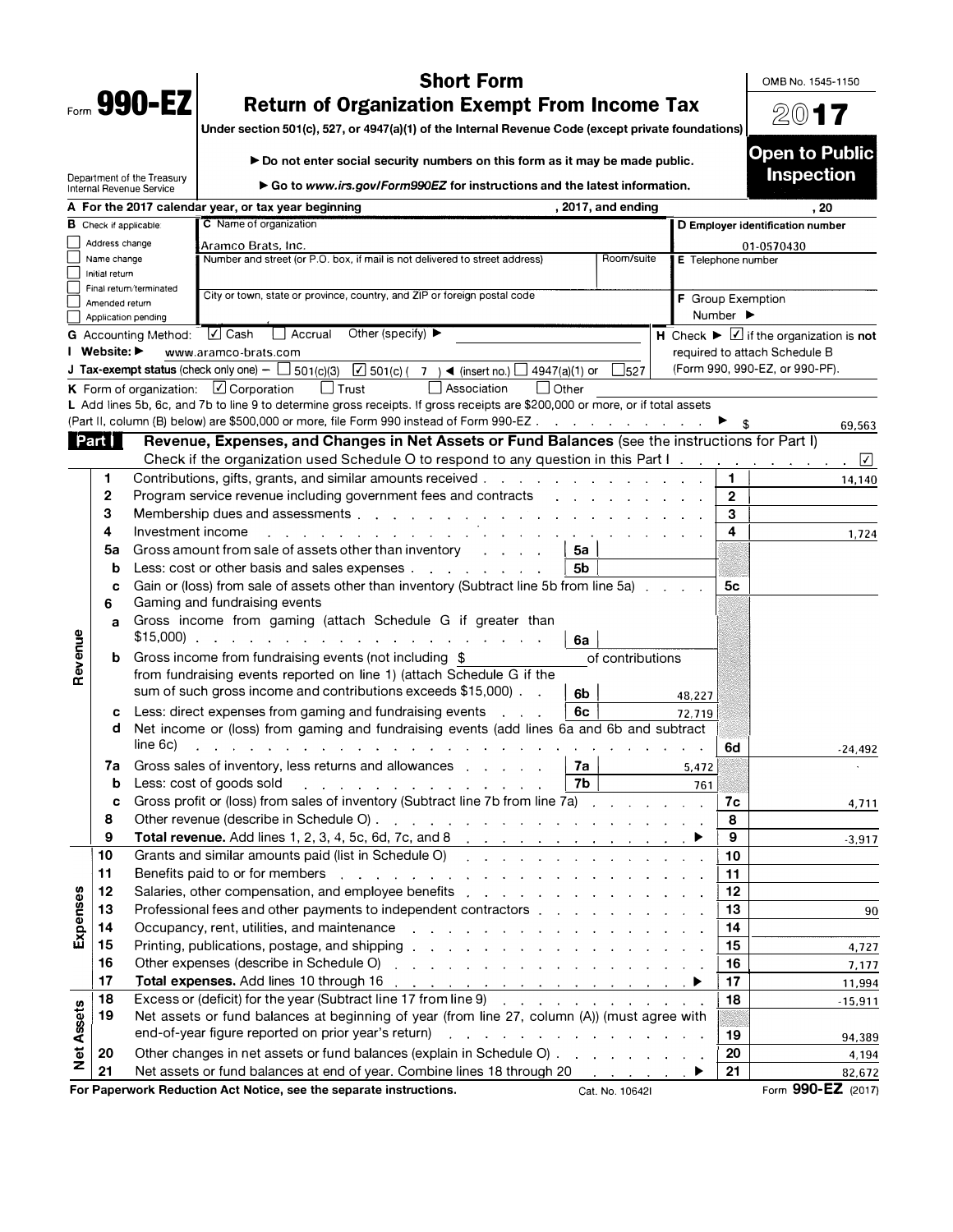|          | Form 990-EZ (2017)                                                                                                                                                                                                                  |                                                                                     |                                                   |                                                   |     | Page 2                                                                                                                                                                            |
|----------|-------------------------------------------------------------------------------------------------------------------------------------------------------------------------------------------------------------------------------------|-------------------------------------------------------------------------------------|---------------------------------------------------|---------------------------------------------------|-----|-----------------------------------------------------------------------------------------------------------------------------------------------------------------------------------|
| Part II  | <b>Balance Sheets</b> (see the instructions for Part II)                                                                                                                                                                            |                                                                                     |                                                   |                                                   |     |                                                                                                                                                                                   |
|          | Check if the organization used Schedule O to respond to any question in this Part II.                                                                                                                                               |                                                                                     |                                                   |                                                   |     |                                                                                                                                                                                   |
|          |                                                                                                                                                                                                                                     |                                                                                     |                                                   | (A) Beginning of year                             |     | (B) End of year                                                                                                                                                                   |
| 22       | Cash, savings, and investments                                                                                                                                                                                                      |                                                                                     |                                                   | 94,385 22                                         |     | 82,672                                                                                                                                                                            |
| 23       | Land and buildings. $\cdot \cdot \cdot \cdot \cdot \cdot \cdot \cdot \cdot \cdot \cdot$                                                                                                                                             |                                                                                     |                                                   |                                                   | 23  |                                                                                                                                                                                   |
| 24       | Other assets (describe in Schedule O)                                                                                                                                                                                               |                                                                                     |                                                   |                                                   | 24  |                                                                                                                                                                                   |
| 25       | Total assets                                                                                                                                                                                                                        |                                                                                     |                                                   | $94,389$ 25                                       |     | 82,672                                                                                                                                                                            |
| 26       | <b>Total liabilities</b> (describe in Schedule O) and a subset of the state of the state of the state of the state of the state of the state of the state of the state of the state of the state of the state of the state of the s |                                                                                     |                                                   |                                                   | 26  |                                                                                                                                                                                   |
| 27       | Net assets or fund balances (line 27 of column (B) must agree with line 21)                                                                                                                                                         |                                                                                     |                                                   | 94,389 27                                         |     | 82,672                                                                                                                                                                            |
| Part III | Statement of Program Service Accomplishments (see the instructions for Part III)                                                                                                                                                    |                                                                                     |                                                   |                                                   |     |                                                                                                                                                                                   |
|          | Check if the organization used Schedule O to respond to any question in this Part III                                                                                                                                               |                                                                                     |                                                   | . . LI                                            |     | <b>Expenses</b>                                                                                                                                                                   |
|          | What is the organization's primary exempt purpose?                                                                                                                                                                                  | Promote contact/fellowship among Aramco brats                                       |                                                   |                                                   |     | (Required for section<br>$501(c)(3)$ and $501(c)(4)$                                                                                                                              |
|          | Describe the organization's program service accomplishments for each of its three largest program services,                                                                                                                         |                                                                                     |                                                   |                                                   |     | organizations; optional for                                                                                                                                                       |
|          | as measured by expenses. In a clear and concise manner, describe the services provided, the number of<br>persons benefited, and other relevant information for each program title.                                                  |                                                                                     |                                                   |                                                   |     | others.)                                                                                                                                                                          |
| 28       | Aramco Brats Biennial Reunion 2017 - Hilton Fort Lauderdale Marina, Fort Lauderdale, FL                                                                                                                                             |                                                                                     |                                                   |                                                   |     |                                                                                                                                                                                   |
|          |                                                                                                                                                                                                                                     |                                                                                     |                                                   |                                                   |     |                                                                                                                                                                                   |
|          | (Grants \$                                                                                                                                                                                                                          | If this amount includes foreign grants, check here $\ldots$ $\blacktriangleright$   |                                                   |                                                   | 28a | 72,719                                                                                                                                                                            |
| 29       |                                                                                                                                                                                                                                     |                                                                                     |                                                   |                                                   |     |                                                                                                                                                                                   |
|          | Publication and mailing/distribution of 2017 ballot                                                                                                                                                                                 |                                                                                     |                                                   |                                                   |     |                                                                                                                                                                                   |
|          |                                                                                                                                                                                                                                     |                                                                                     |                                                   |                                                   |     |                                                                                                                                                                                   |
|          | (Grants \$                                                                                                                                                                                                                          | ) If this amount includes foreign grants, check here $\ldots$ $\blacktriangleright$ |                                                   |                                                   | 29a | 4,727                                                                                                                                                                             |
| 30       |                                                                                                                                                                                                                                     |                                                                                     |                                                   |                                                   |     |                                                                                                                                                                                   |
|          |                                                                                                                                                                                                                                     |                                                                                     |                                                   |                                                   |     |                                                                                                                                                                                   |
|          |                                                                                                                                                                                                                                     |                                                                                     |                                                   |                                                   |     |                                                                                                                                                                                   |
|          | (Grants \$                                                                                                                                                                                                                          | ) If this amount includes foreign grants, check here                                |                                                   |                                                   | 30a |                                                                                                                                                                                   |
|          |                                                                                                                                                                                                                                     |                                                                                     |                                                   |                                                   |     |                                                                                                                                                                                   |
|          | (Grants \$                                                                                                                                                                                                                          | ) If this amount includes foreign grants, check here                                |                                                   |                                                   | 31a |                                                                                                                                                                                   |
|          | 32 Total program service expenses (add lines 28a through 31a)                                                                                                                                                                       |                                                                                     |                                                   |                                                   | 32  | 77,446                                                                                                                                                                            |
| Part IV  | List of Officers, Directors, Trustees, and Key Employees (list each one even if not compensated-see the instructions for Part IV)                                                                                                   |                                                                                     |                                                   |                                                   |     |                                                                                                                                                                                   |
|          | Check if the organization used Schedule O to respond to any question in this Part IV                                                                                                                                                |                                                                                     | (c) Reportable                                    | (d) Health benefits.                              |     | $\mathcal{L}^{\mathcal{A}}$ , $\mathcal{L}^{\mathcal{A}}$ , $\mathcal{L}^{\mathcal{A}}$ , $\mathcal{L}^{\mathcal{A}}$ , $\mathcal{L}^{\mathcal{A}}$ , $\mathcal{L}^{\mathcal{A}}$ |
|          | (a) Name and title                                                                                                                                                                                                                  | (b) Average<br>hours per week                                                       | compensation                                      | contributions to employee (e) Estimated amount of |     |                                                                                                                                                                                   |
|          |                                                                                                                                                                                                                                     | devoted to position                                                                 | (Forms W-2/1099-MISC)<br>(if not paid, enter -0-) | benefit plans, and<br>deferred compensation       |     | other compensation                                                                                                                                                                |
|          | Hirath Ghori, President                                                                                                                                                                                                             |                                                                                     |                                                   |                                                   |     |                                                                                                                                                                                   |
|          |                                                                                                                                                                                                                                     | 8                                                                                   | 0                                                 |                                                   |     |                                                                                                                                                                                   |
|          | Sandra Louchard, Vice President ______________                                                                                                                                                                                      |                                                                                     |                                                   |                                                   |     |                                                                                                                                                                                   |
|          |                                                                                                                                                                                                                                     | 8                                                                                   | 0                                                 |                                                   |     |                                                                                                                                                                                   |
|          | Thomas Littlejohn, Treasurer                                                                                                                                                                                                        |                                                                                     |                                                   |                                                   |     |                                                                                                                                                                                   |
|          |                                                                                                                                                                                                                                     | 8                                                                                   | O                                                 |                                                   |     |                                                                                                                                                                                   |
|          | Amber Neal, Secretary                                                                                                                                                                                                               |                                                                                     |                                                   |                                                   |     |                                                                                                                                                                                   |
|          |                                                                                                                                                                                                                                     | 8                                                                                   | 0                                                 |                                                   |     |                                                                                                                                                                                   |
|          | Paul Allen, Database Director                                                                                                                                                                                                       |                                                                                     |                                                   |                                                   |     |                                                                                                                                                                                   |
|          |                                                                                                                                                                                                                                     | 8                                                                                   |                                                   | 0                                                 |     |                                                                                                                                                                                   |
|          | Leslie Craigmyle, Publications                                                                                                                                                                                                      |                                                                                     |                                                   |                                                   |     |                                                                                                                                                                                   |
|          |                                                                                                                                                                                                                                     | 8                                                                                   | 0                                                 |                                                   |     |                                                                                                                                                                                   |
|          |                                                                                                                                                                                                                                     |                                                                                     |                                                   |                                                   |     |                                                                                                                                                                                   |
|          |                                                                                                                                                                                                                                     | 8                                                                                   |                                                   | 0                                                 |     |                                                                                                                                                                                   |
|          | Liz Germani, Reunion Oversite Director                                                                                                                                                                                              |                                                                                     |                                                   |                                                   |     |                                                                                                                                                                                   |
|          |                                                                                                                                                                                                                                     | 8                                                                                   |                                                   | 0                                                 |     |                                                                                                                                                                                   |
|          | Caroline Masters, Nominations Director                                                                                                                                                                                              |                                                                                     |                                                   |                                                   |     |                                                                                                                                                                                   |
|          |                                                                                                                                                                                                                                     | 8                                                                                   |                                                   | 0                                                 |     |                                                                                                                                                                                   |
|          | Marie Dunn, Director at Large                                                                                                                                                                                                       |                                                                                     |                                                   |                                                   |     |                                                                                                                                                                                   |
|          |                                                                                                                                                                                                                                     | 8                                                                                   |                                                   | 0                                                 |     |                                                                                                                                                                                   |
|          |                                                                                                                                                                                                                                     |                                                                                     |                                                   |                                                   |     |                                                                                                                                                                                   |
|          |                                                                                                                                                                                                                                     |                                                                                     |                                                   |                                                   |     |                                                                                                                                                                                   |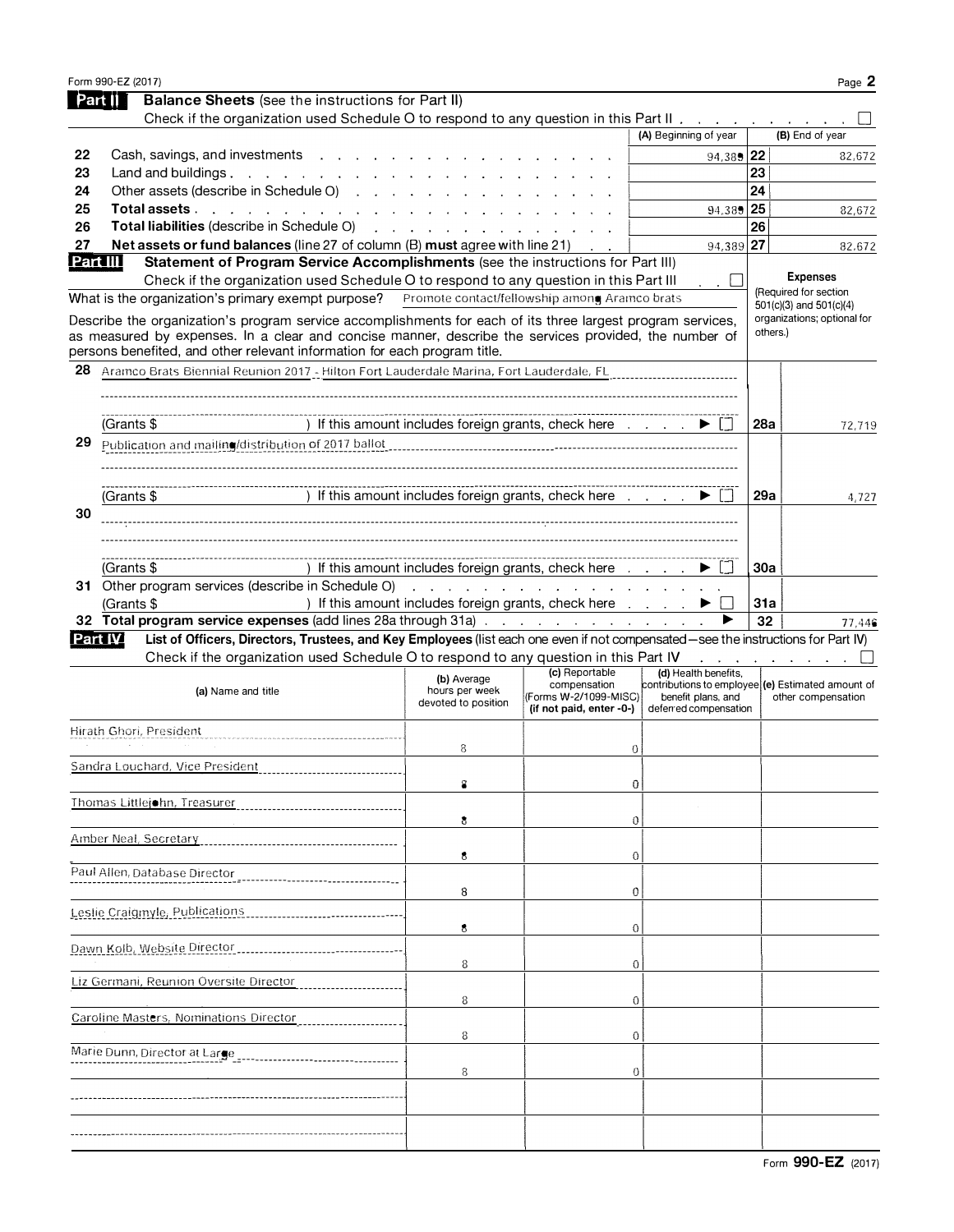|                   | Form 990-EZ (2017)                                                                                                                                                                                                                                                                                                                                           |                        |            | Page 3                                  |
|-------------------|--------------------------------------------------------------------------------------------------------------------------------------------------------------------------------------------------------------------------------------------------------------------------------------------------------------------------------------------------------------|------------------------|------------|-----------------------------------------|
| PartV             | Other Information (Note the Schedule A and personal benefit contract statement requirements in the<br>instructions for Part V.) Check if the organization used Schedule O to respond to any question in this Part V                                                                                                                                          |                        |            |                                         |
| 33                | Did the organization engage in any significant activity not previously reported to the IRS? If "Yes," provide a<br>detailed description of each activity in Schedule O $\ldots$ , $\ldots$ , $\ldots$ , $\ldots$ , $\ldots$ , $\ldots$ , $\ldots$                                                                                                            |                        | <b>Yes</b> | <b>No</b>                               |
| 34                | Were any significant changes made to the organizing or governing documents? If "Yes," attach a conformed<br>copy of the amended documents if they reflect a change to the organization's name. Otherwise, explain the<br>change on Schedule O (see instructions)<br>المناطق والمناطق والمناطق والمناطق والمناطق والمناطق والمناطق والمناطق والمناطق والمناطق | 33<br>34               |            | $\checkmark$<br>$\checkmark$            |
| 35a               | Did the organization have unrelated business gross income of \$1,000 or more during the year from business<br>activities (such as those reported on lines 2, 6a, and 7a, among others)?                                                                                                                                                                      | 35a                    |            | $\checkmark$                            |
| b<br>c            | If "Yes" to line 35a, has the organization filed a Form 990-T for the year? If "No," provide an explanation in Schedule O<br>Was the organization a section 501(c)(4), 501(c)(5), or 501(c)(6) organization subject to section 6033(e) notice,<br>reporting, and proxy tax requirements during the year? If "Yes," complete Schedule C, Part III             | 35 <sub>b</sub><br>35c |            | $\overline{\checkmark}$<br>$\checkmark$ |
| 36                | Did the organization undergo a liquidation, dissolution, termination, or significant disposition of net assets<br>during the year? If "Yes," complete applicable parts of Schedule N<br>and a series of the contract of the contract of                                                                                                                      | 36                     |            |                                         |
| 37a<br>b          | Enter amount of political expenditures, direct or indirect, as described in the instructions $\blacktriangleright$   37a<br>Did the organization file Form 1120-POL for this year?.<br>the second contract of the second contract of the second                                                                                                              | 37 <sub>b</sub>        |            |                                         |
| 38a               | Did the organization borrow from, or make any loans to, any officer, director, trustee, or key employee or were<br>any such loans made in a prior year and still outstanding at the end of the tax year covered by this return?                                                                                                                              | <b>38a</b>             |            |                                         |
| b<br>39<br>a<br>b | If "Yes," complete Schedule L, Part II and enter the total amount involved<br>38<br>Section 501(c)(7) organizations. Enter:<br>Initiation fees and capital contributions included on line 9<br>39a<br>Gross receipts, included on line 9, for public use of club facilities<br>39 <sub>b</sub><br><u>.</u>                                                   |                        |            |                                         |
| 40a               | Section 501(c)(3) organizations. Enter amount of tax imposed on the organization during the year under:<br>section 4911 ▶<br>; section 4912 $\blacktriangleright$<br>; section $4955$                                                                                                                                                                        |                        |            |                                         |
| b                 | Section 501(c)(3), 501(c)(4), and 501(c)(29) organizations. Did the organization engage in any section 4958<br>excess benefit transaction during the year, or did it engage in an excess benefit transaction in a prior year<br>that has not been reported on any of its prior Forms 990 or 990-EZ? If "Yes," complete Schedule L, Part I                    | 40b                    |            |                                         |
| c                 | Section 501(c)(3), 501(c)(4), and 501(c)(29) organizations. Enter amount of tax imposed<br>on organization managers or disqualified persons during the year under sections 4912,                                                                                                                                                                             |                        |            |                                         |
| d                 | Section 501(c)(3), 501(c)(4), and 501(c)(29) organizations. Enter amount of tax on line                                                                                                                                                                                                                                                                      |                        |            |                                         |
| е<br>41           | All organizations. At any time during the tax year, was the organization a party to a prohibited tax shelter<br>List the states with which a copy of this return is filed $\blacktriangleright$                                                                                                                                                              | 40e                    |            |                                         |
|                   | 42a The organization's books are in care of Thomas Littlejohn<br>Telephone no. ▶                                                                                                                                                                                                                                                                             |                        |            |                                         |
|                   | $ZIP + 4$<br>I ocated at $\blacktriangleright$                                                                                                                                                                                                                                                                                                               |                        | 70115      |                                         |
| b                 | At any time during the calendar year, did the organization have an interest in or a signature or other authority over<br>a financial account in a foreign country (such as a bank account, securities account, or other financial account)?<br>If "Yes," enter the name of the foreign country: ▶                                                            | 42 <sub>b</sub>        | Yes        | No<br>$\checkmark$                      |
|                   | See the instructions for exceptions and filing requirements for FinCEN Form 114, Report of Foreign Bank and<br>Financial Accounts (FBAR).                                                                                                                                                                                                                    |                        |            |                                         |
| c                 | At any time during the calendar year, did the organization maintain an office outside the United States?<br>If "Yes," enter the name of the foreign country: ▶                                                                                                                                                                                               | 42c                    |            |                                         |
| 43                | Section 4947(a)(1) nonexempt charitable trusts filing Form 990-EZ in lieu of Form 10 41-Checkhere<br>and enter the amount of tax-exempt interest received or accrued during the tax year<br>43                                                                                                                                                               |                        |            |                                         |
| 44a               | Did the organization maintain any donor advised funds during the year? If "Yes," Form 990 must be                                                                                                                                                                                                                                                            | 44a                    | $Yes \mid$ | No                                      |
| b                 | Did the organization operate one or more hospital facilities during the year? If "Yes," Form 990 must be<br>completed instead of Form 990-EZ<br>والموالد والمستحدث والمستحدث والمستحدث والمستحدث والمستحدث والمستحدث والمستحدث                                                                                                                               | 44b                    |            | $\checkmark$                            |
| с<br>d            | Did the organization receive any payments for indoor tanning services during the year?<br>If "Yes" to line 44c, has the organization filed a Form 720 to report these payments? If "No," provide an<br>explanation in Schedule O<br>فالقارض والمراقب والمراقب والمراقب فالمراقب فالقارف والمراقب والمراقب والمراقب والمراقب والمراقبات                       | 44c<br>44d             |            | $\checkmark$<br>✓                       |
| 45a<br>b          | Did the organization have a controlled entity within the meaning of section 512(b)(13)?<br>and the contract of the contract of<br>Did the organization receive any payment from or engage in any transaction with a controlled entity within the<br>meaning of section 512(b)(13)? If "Yes," Form 990 and Schedule R may need to be completed instead of     | 45a                    |            | ✓                                       |
|                   |                                                                                                                                                                                                                                                                                                                                                              | 45b                    |            |                                         |

Form **990-EZ** (2017)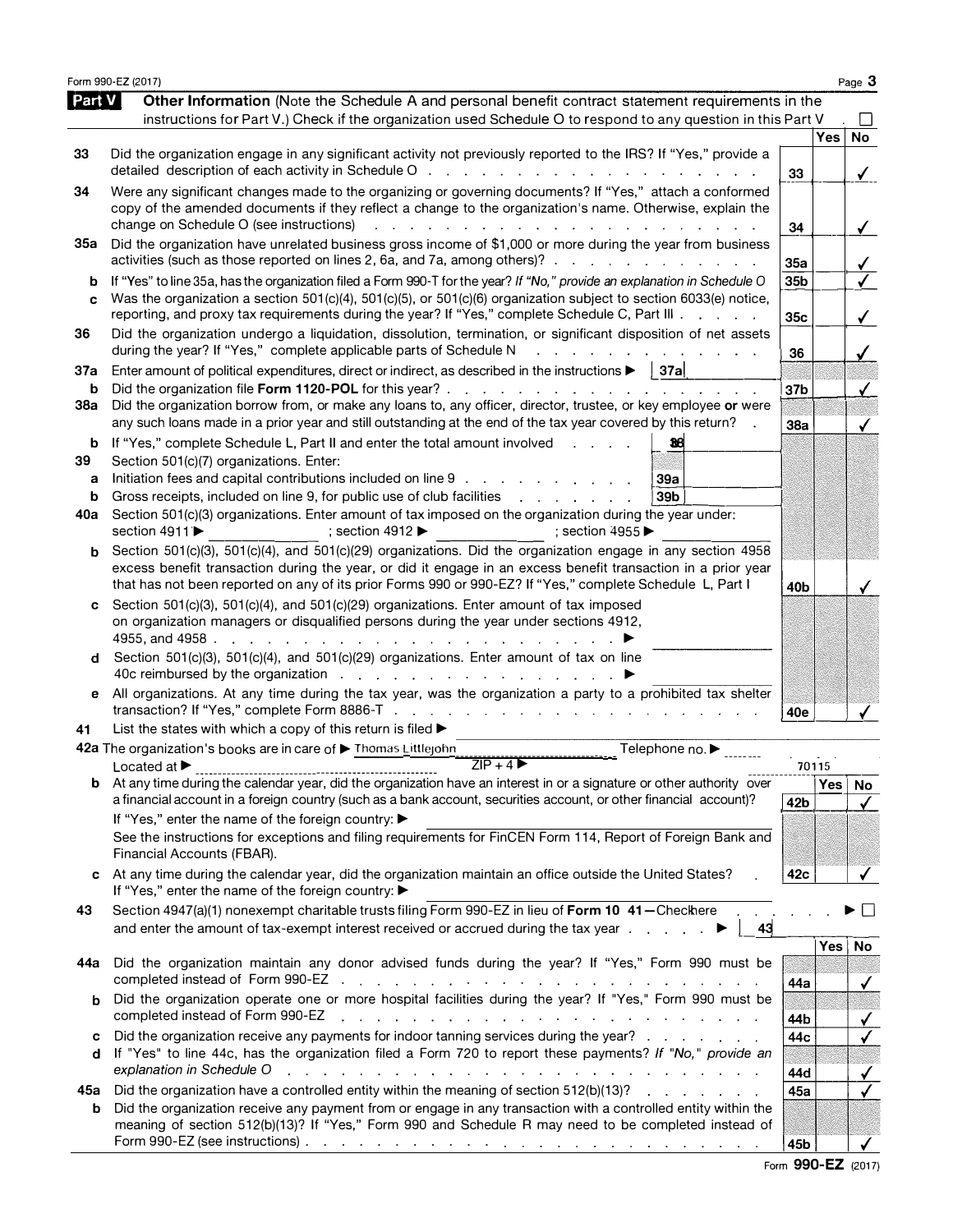| 46                          | Did the organization engage, directly or indirectly, in political campaign activities on behalf of or in opposition                                                                                                                                                                                                      |                                                      |                                                                                                                                                                                                                                |      |                                                                                                  | 46                                            | <b>Yes</b> |
|-----------------------------|--------------------------------------------------------------------------------------------------------------------------------------------------------------------------------------------------------------------------------------------------------------------------------------------------------------------------|------------------------------------------------------|--------------------------------------------------------------------------------------------------------------------------------------------------------------------------------------------------------------------------------|------|--------------------------------------------------------------------------------------------------|-----------------------------------------------|------------|
| Paravil                     | Section 501(c)(3) organizations only<br>All section 501(c)(3) organizations must answer questions 47-49b and 52, and complete the tables for lines<br>50 and 51.                                                                                                                                                         |                                                      |                                                                                                                                                                                                                                |      |                                                                                                  |                                               |            |
|                             | Check if the organization used Schedule O to respond to any question in this Part VI                                                                                                                                                                                                                                     |                                                      |                                                                                                                                                                                                                                |      |                                                                                                  |                                               |            |
|                             |                                                                                                                                                                                                                                                                                                                          |                                                      |                                                                                                                                                                                                                                |      |                                                                                                  |                                               | Yes        |
| 47                          | Did the organization engage in lobbying activities or have a section 501(h) election in effect during the tax<br>year? If "Yes," complete Schedule C, Part II                                                                                                                                                            |                                                      |                                                                                                                                                                                                                                |      |                                                                                                  |                                               |            |
|                             |                                                                                                                                                                                                                                                                                                                          |                                                      | and a series of the contract of the contract of the contract of the contract of the contract of the contract of the contract of the contract of the contract of the contract of the contract of the contract of the contract o |      |                                                                                                  | 47                                            |            |
| 48<br>49а                   | Is the organization a school as described in section 170(b)(1)(A)(ii)? If "Yes," complete Schedule E                                                                                                                                                                                                                     |                                                      |                                                                                                                                                                                                                                |      |                                                                                                  | 48                                            |            |
| ь                           | Did the organization make any transfers to an exempt non-charitable related organization?<br>If "Yes," was the related organization a section 527 organization?                                                                                                                                                          |                                                      |                                                                                                                                                                                                                                |      |                                                                                                  | 49a                                           |            |
| 50                          | Complete this table for the organization's five highest compensated employees (other than officers, directors, trustees, and key<br>employees) who each received more than \$100,000 of compensation from the organization. If there is none, enter "None."                                                              |                                                      | $\mathbf{v}$ , we can assume that the contribution of the contribution of $\mathbf{v}$                                                                                                                                         |      |                                                                                                  | 49b                                           |            |
|                             | (a) Name and title of each employee                                                                                                                                                                                                                                                                                      | (b) Average<br>hours per week<br>devoted to position | (c) Reportable<br>compensation<br>(Forms W-2/1099-MISC)                                                                                                                                                                        |      | (d) Health benefits,<br>contributions to employee<br>benefit plans, and deferred<br>compensation | (e) Estimated amount of<br>other compensation |            |
|                             |                                                                                                                                                                                                                                                                                                                          |                                                      |                                                                                                                                                                                                                                |      |                                                                                                  |                                               |            |
|                             |                                                                                                                                                                                                                                                                                                                          |                                                      |                                                                                                                                                                                                                                |      |                                                                                                  |                                               |            |
|                             |                                                                                                                                                                                                                                                                                                                          |                                                      |                                                                                                                                                                                                                                |      |                                                                                                  |                                               |            |
|                             |                                                                                                                                                                                                                                                                                                                          |                                                      |                                                                                                                                                                                                                                |      |                                                                                                  |                                               |            |
|                             |                                                                                                                                                                                                                                                                                                                          |                                                      |                                                                                                                                                                                                                                |      |                                                                                                  |                                               |            |
|                             | f Total number of other employees paid over \$100,000                                                                                                                                                                                                                                                                    |                                                      |                                                                                                                                                                                                                                |      |                                                                                                  |                                               |            |
|                             | Complete this table for the organization's five highest compensated independent contractors who each received more than<br>\$100,000 of compensation from the organization. If there is none, enter "None."<br>(a) Name and business address of each independent contractor                                              |                                                      | (b) Type of service                                                                                                                                                                                                            |      |                                                                                                  | (c) Compensation                              |            |
|                             |                                                                                                                                                                                                                                                                                                                          |                                                      |                                                                                                                                                                                                                                |      |                                                                                                  |                                               |            |
|                             |                                                                                                                                                                                                                                                                                                                          |                                                      |                                                                                                                                                                                                                                |      |                                                                                                  |                                               |            |
|                             |                                                                                                                                                                                                                                                                                                                          |                                                      |                                                                                                                                                                                                                                |      |                                                                                                  |                                               |            |
|                             |                                                                                                                                                                                                                                                                                                                          |                                                      |                                                                                                                                                                                                                                |      |                                                                                                  |                                               |            |
|                             |                                                                                                                                                                                                                                                                                                                          |                                                      |                                                                                                                                                                                                                                |      |                                                                                                  |                                               |            |
| 51.<br>52                   | d Total number of other independent contractors each receiving over \$100,000<br>Did the organization complete Schedule A? Note: All section 501(c)(3) organizations must attach a                                                                                                                                       |                                                      |                                                                                                                                                                                                                                |      |                                                                                                  |                                               |            |
|                             | completed Schedule A                                                                                                                                                                                                                                                                                                     |                                                      |                                                                                                                                                                                                                                |      |                                                                                                  |                                               |            |
|                             | Under penalties of perjury, I declare that I have examined this return, including accompanying schedules and statements, and to the best of my knowledge and belief, it is<br>true, correct, and complete. Declaration of preparer (other than officer) is based on all information of which preparer has any knowledge. |                                                      |                                                                                                                                                                                                                                |      |                                                                                                  |                                               |            |
|                             | Signature of officer                                                                                                                                                                                                                                                                                                     |                                                      |                                                                                                                                                                                                                                |      | -18<br>Date                                                                                      |                                               |            |
|                             | Thomas Littlejohn, Treasurer<br>Type or print name and title                                                                                                                                                                                                                                                             |                                                      |                                                                                                                                                                                                                                |      |                                                                                                  |                                               |            |
| Sign<br>Here<br>Paid        | Print/Type preparer's name                                                                                                                                                                                                                                                                                               | Preparer's signature                                 |                                                                                                                                                                                                                                | Date | Check $\Box$ if                                                                                  | <b>PTIN</b>                                   |            |
| Preparer<br><b>Use Only</b> | Firm's name                                                                                                                                                                                                                                                                                                              |                                                      |                                                                                                                                                                                                                                |      | self-employed<br>Firm's EIN >                                                                    |                                               |            |

Form 990-EZ (2017)